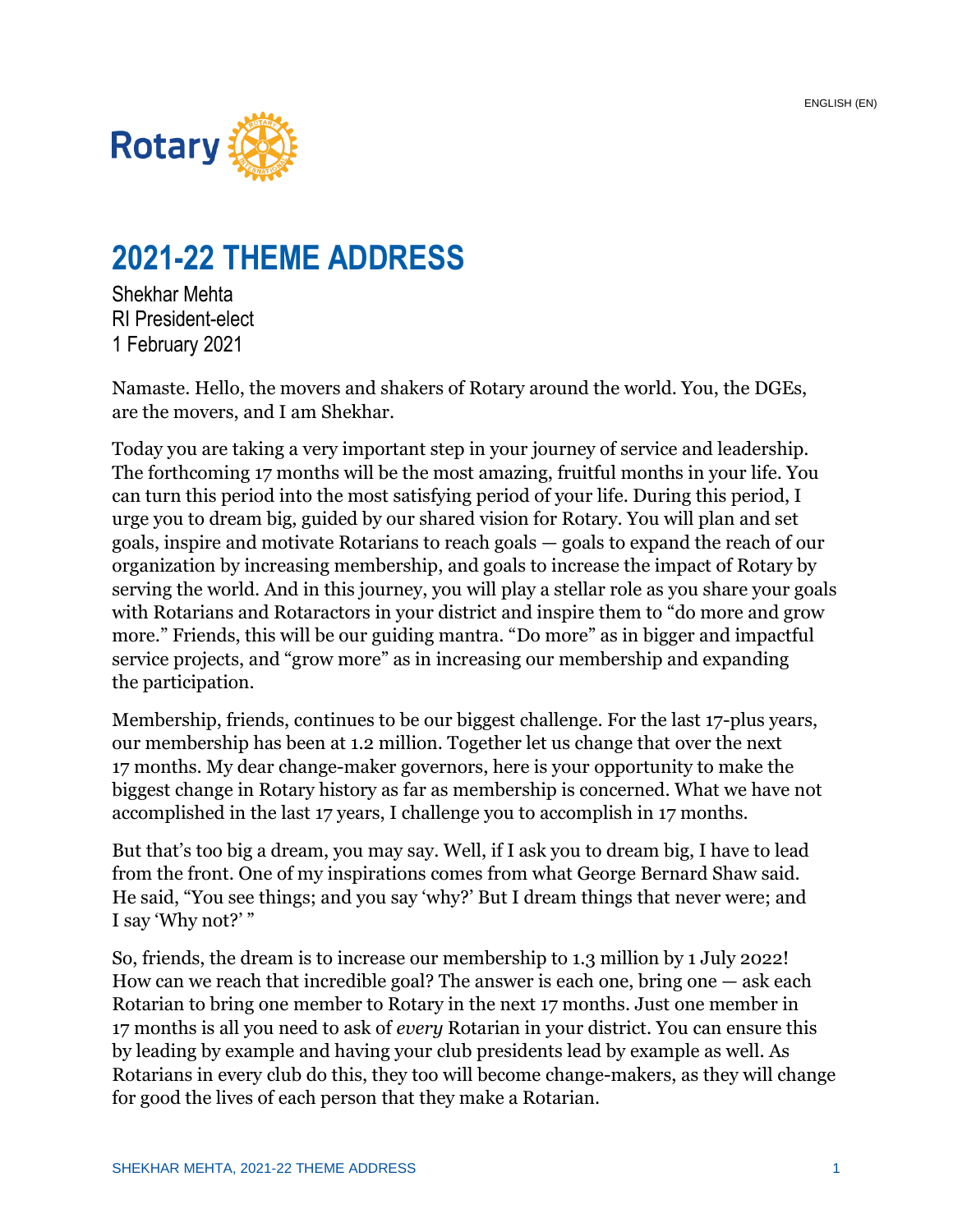Governors-elect, we need to *grow more* to *do more*. I have always hugely been inspired by the motto of Rotary — Service Above Self. It has taught me to care for others and share with others. Service, to me, is about thinking of others even before I think of myself. On thinking about others, let me share one of my Rotary moments.

I had just joined my Rotary club, and the club organized a limb camp. Here we were, distributing calipers, artificial limbs, and hand cycles. Every member was given some responsibility and so was I. I was to check if the beneficiary of the hand cycle had enough strength in his hand to ride the tricycle by his hands. And I was to do this by asking the beneficiary to pull my hand, so that I could fathom the strength in his hands. As I stood in my designated spot, waiting for the beneficiary to come, I saw him crawling towards me. He had no legs, so he had to crawl towards me. I stretched my hands to hold his, and I'll be honest, in that moment, I was thinking about me and not about him. I was thinking about my cleanliness, my health. I did not want to hold his hand. But I did it and kept thinking of myself for the second and third set of hands. But suddenly after the sixth, seventh set of hands, my empathy towards their plight grew and soon enough I could feel their pain, their challenges, and I was thinking more about them than I was thinking of myself. It was at that moment, friends, when from being just a member of my Rotary club, I became a Rotarian.

Soon I started attending more club projects. As a Rotarian, when I had first gone out to the rural areas of India 35 years back, I truly understood the plight of my brethren. They had no toilets in their homes, the water they drank was from the same pond that they bathed in, the schools were in the shade of a tree, and the black painted wall was the only blackboard in the school. The nearest health center was a few miles away with basic facilities. And then, through my Rotary club, we helped set up toilets, provided clean drinking water, enhanced the education system, and set up world-class health facilities, not just in my community or my city, but in my country.

Rotary kindled the spark within me to look beyond myself and embrace humanity. Service became a way of life for me, and my life's guiding philosophy became, "Service is the rent I pay for the space I occupy on this earth." And I want to be a good tenant of this earth. I am sure each of you also has found your opportunity to serve. You too may have provided eyesight to the blind, food to the hungry, homes to the homeless. They may have been small opportunities for service or large projects. More than just the size, it is the attitude that defines service.

Gandhi was once getting up on a train. Even as he was getting up on the train, the train started moving, and one of his slippers fell off. Gandhi's immediate reaction was to throw his other slipper to where the previous one had fallen. His friend was traveling with him and asked him, "Why did you do that?" Gandhi said, "Someone will find that slipper. What good will be one slipper to him? So I threw the other." Friends, it was a small act of service, but I think it was a big attitude of service. Are we also ready to think of others before we think of ourselves? As Rotarians, we can do just that.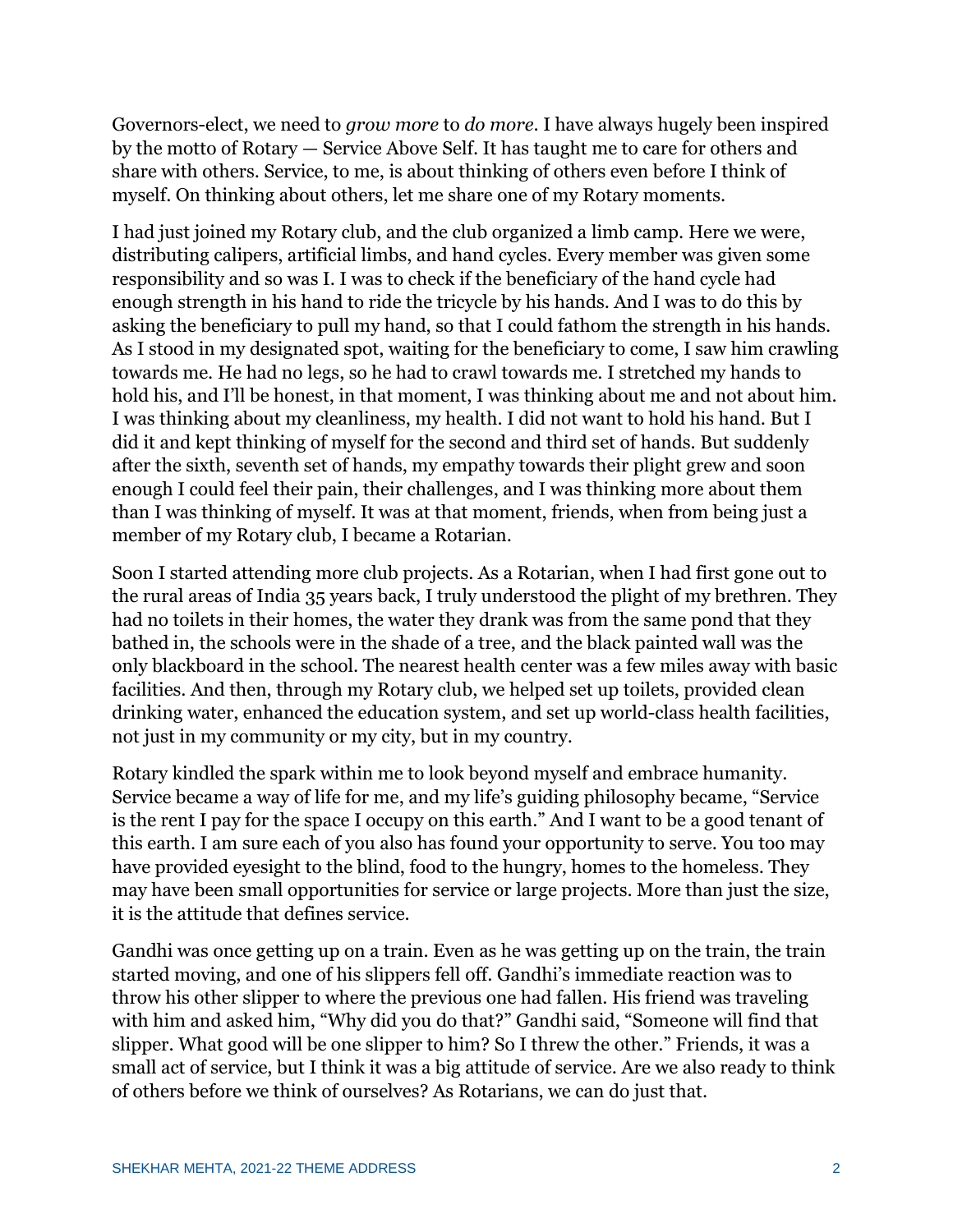Why else have Rotarians spent billions of dollars and volunteer hours over the last 35-plus years to eradicate polio and serve mankind? Why else have we set up thousands of schools, hundreds of hospitals, provided water in parched villages, brought dignity to people by providing toilets in their homes, given the gift of life to tens of thousands of children by doing their heart surgeries? Rotarians keep serving because we want to change lives. One project in Nepal changes the lives of a few thousand people, the family health program in Africa has served millions of people, a water project in Haiti has changed the lives of more than 10 million people. Back home in India, the T-E-A-C-H program of literacy and education has impacted the lives of millions of children.

Many of you have been an important part of similar service projects, and you have changed the lives of people. There was a need to serve, and you served. Today the need to serve has become even more necessary and apparent. So, my dear change-maker governors, in the coming Rotary year, I request you, urge you, cajole you to serve people and help to change their lives. So, my dear governors, our theme for the year 2021-22 is *Serve to Change Lives*.

I urge you to lead by example and inspire Rotarians and Rotaractors to participate in projects that have a sustained impact. Join hands with other Rotarians, other organizations, corporations, and do projects that impact your community, your city — projects that can change lives of people across the country and around the world. At the end of your term as district governor, you should feel that because of your leadership, because of your inspiration to the Rotarians and Rotaractors, the world has changed for better because of the service done by them during the year.

As we all serve, we change the lives of not only others; we change our lives, too. Vivekananda, one of India's greatest philosophers, said, "When you help someone, do not think that you are obliging him or her. In fact, it is he or she who is obliging you by giving you an opportunity to give back something to this world from where we have received so much." Also, he added beautifully, "In life, take the position of the donor or the server, and yet be so humble in giving and serving that let the donor or server kneel down and ask: 'May I give? May I serve?' "

Friends, to live for others, to care for others, to serve others and change their lives is the best way to live our own lives. Just as Albert Einstein said, "Only a life lived for others is a life worthwhile."

And friends, as we go about our service initiatives, our special focus this year will be on empowering girls. One of Rotary's core values is diversity. We have a public statement that outlines our belief in DEI — diversity, equity, and inclusion. It is important that we empower the girl as we all find that more often than not, the girl is disadvantaged. We will serve all children, but our focus will be specially on the girl. There are many issues that girls face in different parts of the world, and you as leaders will ensure that we try and mitigate the disadvantage of the girl that they may have.

Friends, to *do* more and *grow* more, we have designed some presidential initiatives.